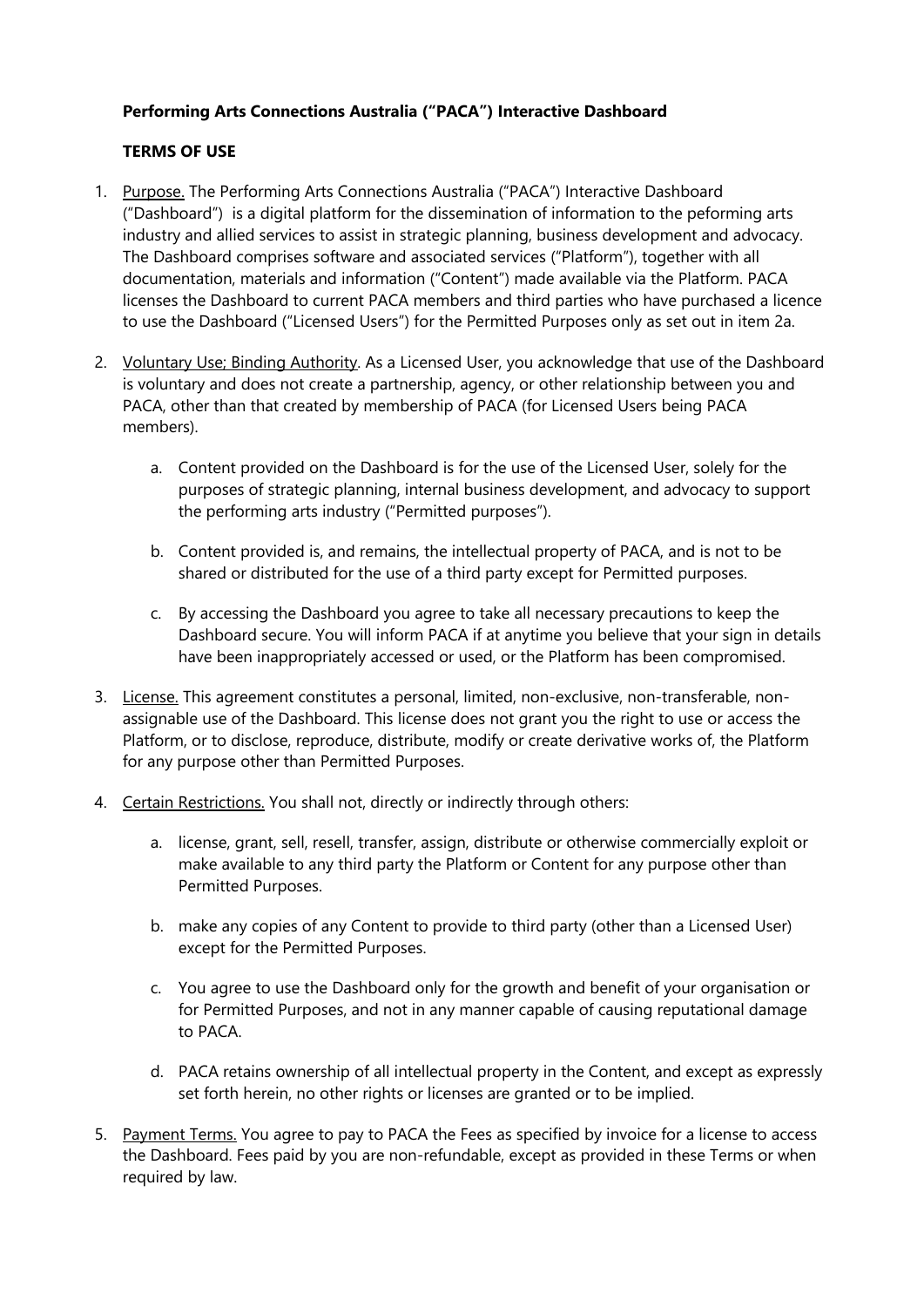## 6. Ownership; Proprietary Rights.

- a. PACA retains all intellectual property in the Content. All modifications, improvements, enhancements, adjustments, error corrections or updates thereto will become and shall remain the exclusive property of PACA, and you hereby assign to PACA all right, title and interest therein.
- b. No right or license is granted to use the PACA name, logo and branding associated with the Dashboard except with the consent of PACA. You acknowledge that, except as specifically provided under this Agreement, no right, title or interest in any property, intellectual property or other materials or information is granted to you.

# 7. Confidential Information; Non-Disparagement.

a. You agree that any information concerning the Dashboard and any other information disclosed by PACA to you in connection with the Dashboard is "Confidential Information."

Confidential Information shall not include information:

- (i) that is generally available to the public other than through breach of this Agreement;
- (ii) that is rightfully disclosed to you by a third party without any associated obligation of confidentiality; or
- (iii) that can be proven was independently developed by you without use of any Confidential Information.
- b. You agree to keep all Confidential Information confidential and to take all necessary precautions to prevent any unauthorised use, disclosure, publication, or dissemination of Confidential Information, including preventing access to or display of the Dashboard to third parties (other than Licensed Users).
- c. You confirm and acknowledge that all information provided by survey participants and included in Content is treated as commercial in confidence and has had identifying information removed. You agree that all information identifying a participant – either directly from the Content, or indirectly through third party information – is treated as commercial in confidence and will not be used or disseminated to parties other than Licensed Users, except with the consent of the participant, and that PACA's privacy policy will apply in respect of personal information.
- d. You will promptly notify PACA of any unauthorised disclosure of or access to Confidential Information and hereby acknowledge that unauthorised disclosure or use of Confidential Information could cause irreparable harm and significant injury to PACA, or other party, that may be difficult to ascertain.
- e. The terms of the PACA Privacy Statement are located at www.paca.org.au. Both PACA and the dashboard complies with federal and state privacy legislation. PACA reserves the right to change this, and any other relevant policy, in line with legislative and best-practice requirements.
- 8. Third Party Materials, Interactions and Links.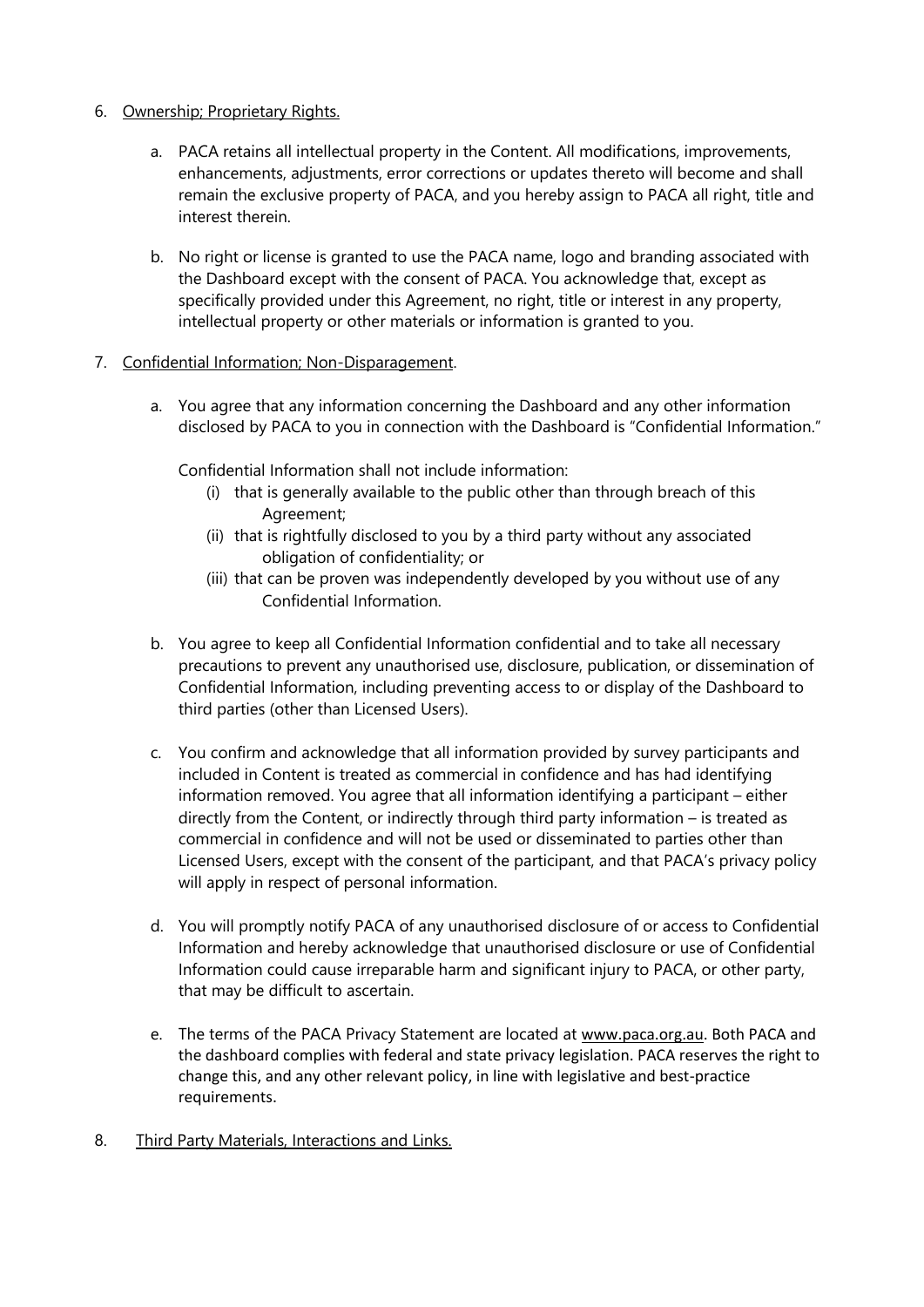a. Portions of the Platform may include third party software and other copyrighted material. This Agreement does not provide any license or agreement that may be required by such third-party. PACA shall have no responsibility with regard to the selection, performance, or use of these vendors or products.

## 9. Warnings, Disclaimers and Limitations.

- a. PACA is not responsible for any delays, failures, losses or other damage resulting from such problems inherent in the use of the Internet and electronic communications.
- b. The Dashboard is provided to you as-is and you assume all risks and all costs associated with testing, installation, and access of use of the Dashboard. PACA disclaims, except to the extent permitted by law, that the Dashboard will be uninterrupted or error-free.
- c. Except to the extent permitted by law, in no event will PACA be liable for any indirect, special, incidental or consequential damages. In no event will PACA's total liability to you for all damages exceed the amount of PACA's membership fee (for Licensed Users being PACA members) or the licence fee (for Licensed Users who have purchased a licence).

# 10. Miscellaneous.

- a. Notices. All notices required to be sent shall be in writing and shall be deemed to have been given upon (i) if to you, the date sent to the email address provided by you in establishing your account, or (ii) if to PACA, the date sent to PACA to the following email address admin@paca.org.au
- b. Governing Law; Venue; Rules for Certain Government Agencies and Accredited Institutions. This Agreement will be governed by and construed in accordance with the laws of the State of Western Australia, without regard for conflicts of laws.The parties further submit to the courts of Western Australia and waive any objections to jurisdiction and venue.
- c. Severability. If any provision or clause in this Agreement shall be found or held to be invalid, illegal or unenforceable in any jurisdiction, such provision shall be deemed amended to conform to applicable laws so as to be valid and enforceable, or, if it cannot be so amended without materially altering the intention of the parties, such provision shall be stricken, and the remainder of this Agreement shall remain in full force and effect.
- d. Waiver. No waiver under this Agreement shall be valid or binding unless set forth in writing and duly executed by the party against whom enforcement of such waiver is sought.
- e. Assignment. The provisions of this Agreement shall be binding on and inure to the benefit of each party's successors and assigns. PACA may assign this Agreement with notice to you. You may not assign this Agreement without the prior written consent of PACA.
- f. Entire Agreement. This Agreement and the terms in the Interactive Dashboard Project Proposal consists of the entire understanding and agreement of the parties and supersedes any and all prior agreements of the parties with respect to the subject matter